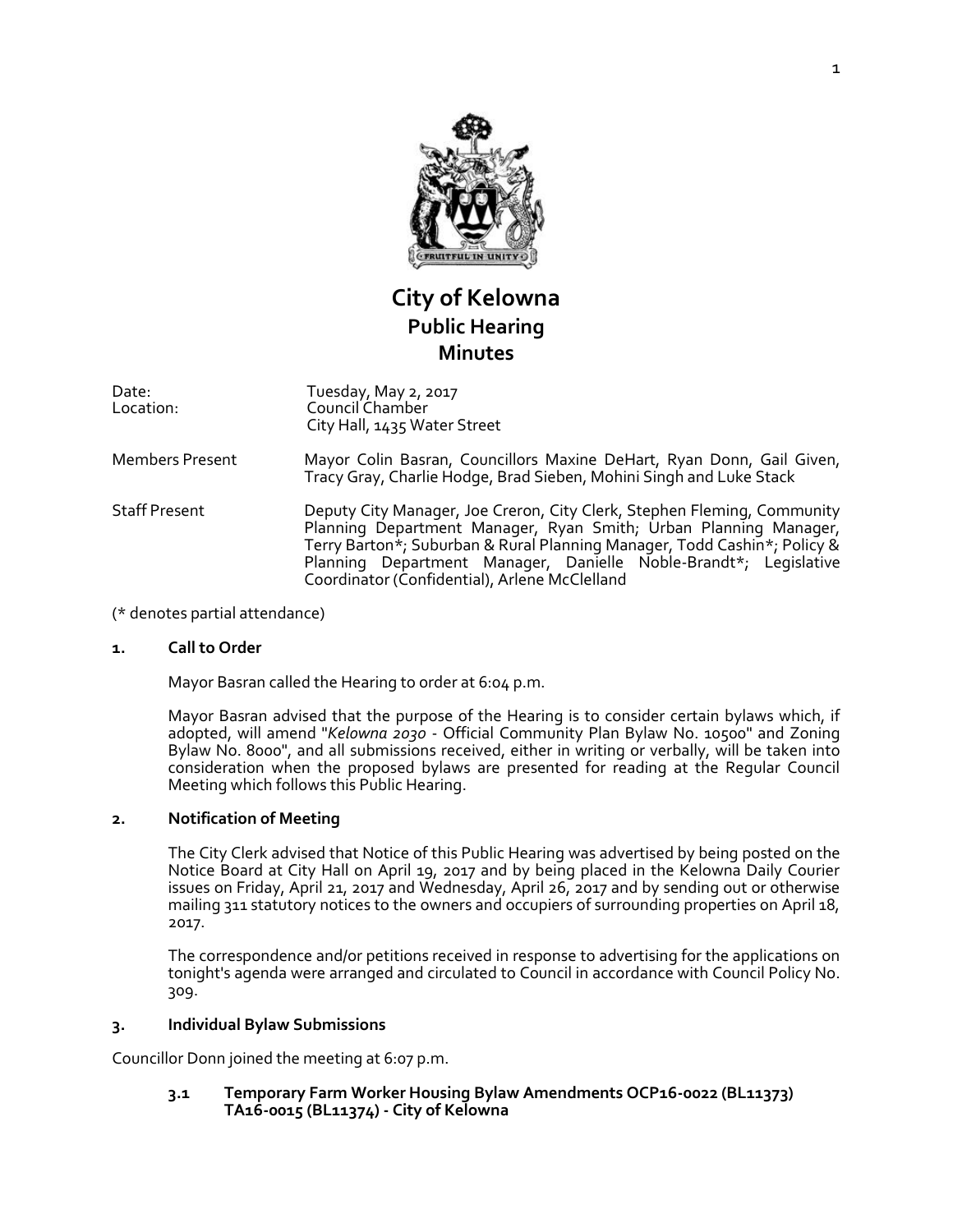Staff:

- Displayed a PowerPoint Presentation summarizing the application and responded to questions from Council.

The City Clerk advised that the following correspondence had been received:

# **Letters of Opposition or Concern:**

Norm and Tasha Melnichuk, Shanks Road Lynn Lashuk, Seaton Road, Winfield Glen Lucas, BC Fruit Growers' Association

# **Letters of Support or No Objection:**

Martin Collins, ALC Kevin Edgecombe, Urban Development Institute Okanagan Chapter Elizabeth Heier, McKenzie Road

Mayor Basran invited anyone in the public gallery who deemed themselves affected to come forward, followed by comments of Council.

# Gallery:

Glen Lucas, General Manager, BC Fruit Growers

- Displayed a PowerPoint Presentation, re: Temporary Farm Worker Housing Bylaw, May 2, 2017
- The BC Fruit Growers' Association was established in 1889 and represents 520 commercial tree fruit growers from the Canada-US Border to Salmon Arm.
- The Thompson-Okanagan Tree Fruit area cultivated a total of  $14,766$  acres.
- Each year the BC Tree Fruit Industry contributes consistently to the economy with an economic activity contribution of \$552 million.
- The Seasonal Agriculture Worker Program has a requirement to provide housing for foreign workers.
- Mexico and Caribbean Commonwealth Nations fill a labour shortage and the Industry would not be growing without the SAWP Program.
- Workers and employers prefer on farm housing.
- There is a short supply of rental housing off-site and not available for short-term or summer only.
- BCFGA agrees that a housing bylaw is needed and undertakes to work with the city for a long-term solution to non-compliant rentals to non-employees.
- BCFGA requests:
	- 1. The farm unit definition: contiguous parcels.
	- 2. Threshold for a public hearing to be held on the housing project be increased from 40 to 60 workers.
	- 3. Term of occupation: 10 months per year.
	- 4. Undertaking of staff city that agricultural capability and minimization of impact on neighbours can be factors in locating TFWH more than 30 meters from the road.
- Specific changes proposed for Schedule B  $-$  TA16-0015
- Responded to questions from Council.

Bunvir Nijjer, Corporate Secretary and Seasonal Agriculture Worker Prgram, BC Fruit Growers

- Displayed a PowerPoint Presentation, re: Labour General Introduction.
- Provided a summary of BCFGA labour recruitments, regulations and audits.
- Confirmed the Seasonal Agricultural Worker Program (SWAP) has an annual inspected housing requirement.
- The SAWP program has been the key to a thriving tree fruit industry.
- Maintaining a temporary foreign worker housing program is crucial.

# Fred Steele, President BC Fruit Growers

Made comment on previous cutting edge initiatives brought forward and supported by the industry and local governments.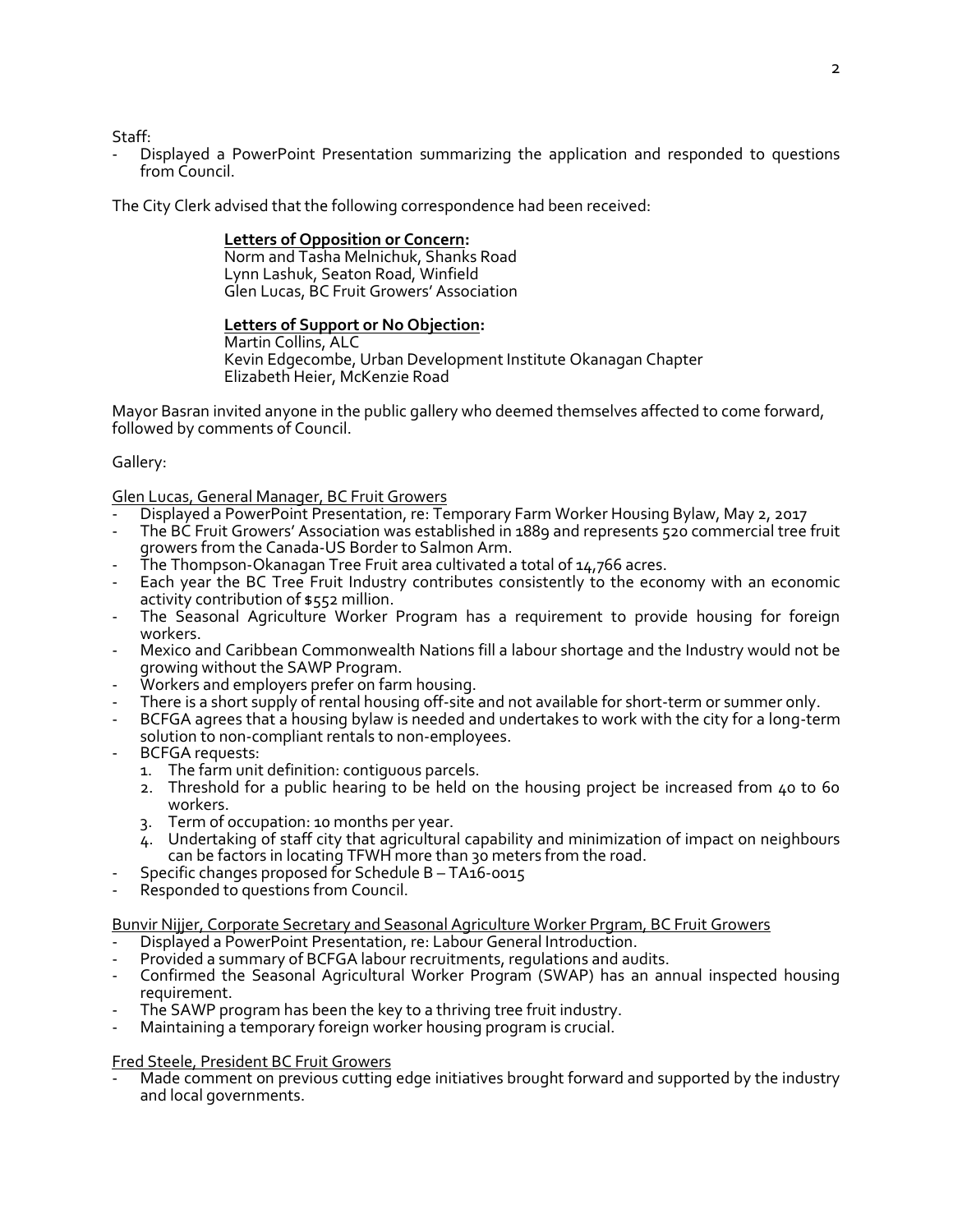- Made comment on the potential federal tree fruit funding program that may be announced soon with infrastructure to support the new improvements.
- Requested the opportunity to work with City staff to come up with a mutually agreeable plan based on anticipated future massive growth in the industry.
- Responded to questions from Council.

# Sukhpaul Bal, BC Cherry Association

- Made comment on having a policy that meets the needs of the industry and currently the policy will not work for the anticipated growth in this area.
- Will need labour to go with acquiring and increasing farm land; ideally 1 worker per acre at harvest time.
- Has travelled to many companies and noted that Okanagan cherries are very well received on an international scale.
- Responded to questions from Council.

# Amarjit Lalli, McKenzie Road

- Farming activity will increase if we receive federal funding and the need to bring in farm workers will be that much greater.
- Made comment on the land use process and how few respond and that there is a need to get people more engaged.
- Believes BCFGA proposals were made under a rushed time limit.
- Recommended that Council defer further consideration in order for homeowners, farmers and all partners to become more engaged in the process to find a rationale outcome.
- Responded to questions from Council.

# Christine Denby, Pooley Road

- Displayed a PowerPoint Presentation re: Pooley Farm Then
- Family has been farming here since 1903.
- Now modern commercial cherry farming, production, packing and sales are integrated.
- Modern BC Cherry Industry is growing and flourishing
- We require short term employees, and employ 120-150 for a 5-week period.
- During Kelowna's peak tourist season there are no options for cheap motel rentals, house rentals, or even public campgrounds where workers can stay.
- Having seasonal employees on site makes control and supervision possible; workers save money and time with minimal commuting (public transit does not go to orchards) and minimal issues with neighbours.
- Opposed to bylaw as it is presented.
- Supportive of the BCFGA's amendments.
- Responded to questions from Council.

# Norm Melnichuk, Shanks Road

- Not an orchardist but a neighbor of an orchard.
- The need for foreign workers is real but there has to be mediation of where they will reside and the size of the temporary farm worker housing at it has real impacts on neighbouring property owners.
- Spoke to concerns raised in correspondence that was previously submitted>
- Spoke to noise and nuisances that a large worker housing compound can create for adjacent property owners and neighbourhood and noted that a 10-foot landscape buffer will do very little to stop the noise.
- Responded to questions from Council.

# Resident, Dunster Road

- Farming family for many years.
- Agrees there needs to be a suitable setback from neighbouring properties.
- Believes that not all farmers provide adequate facilities for their temporary workers and that should be covered in the bylaw.
- Would like camps included in this bylaw to ensure that all farm workers have proper facilities as well.
- There needs to be an appropriate complaint system in place to include noise and trespass.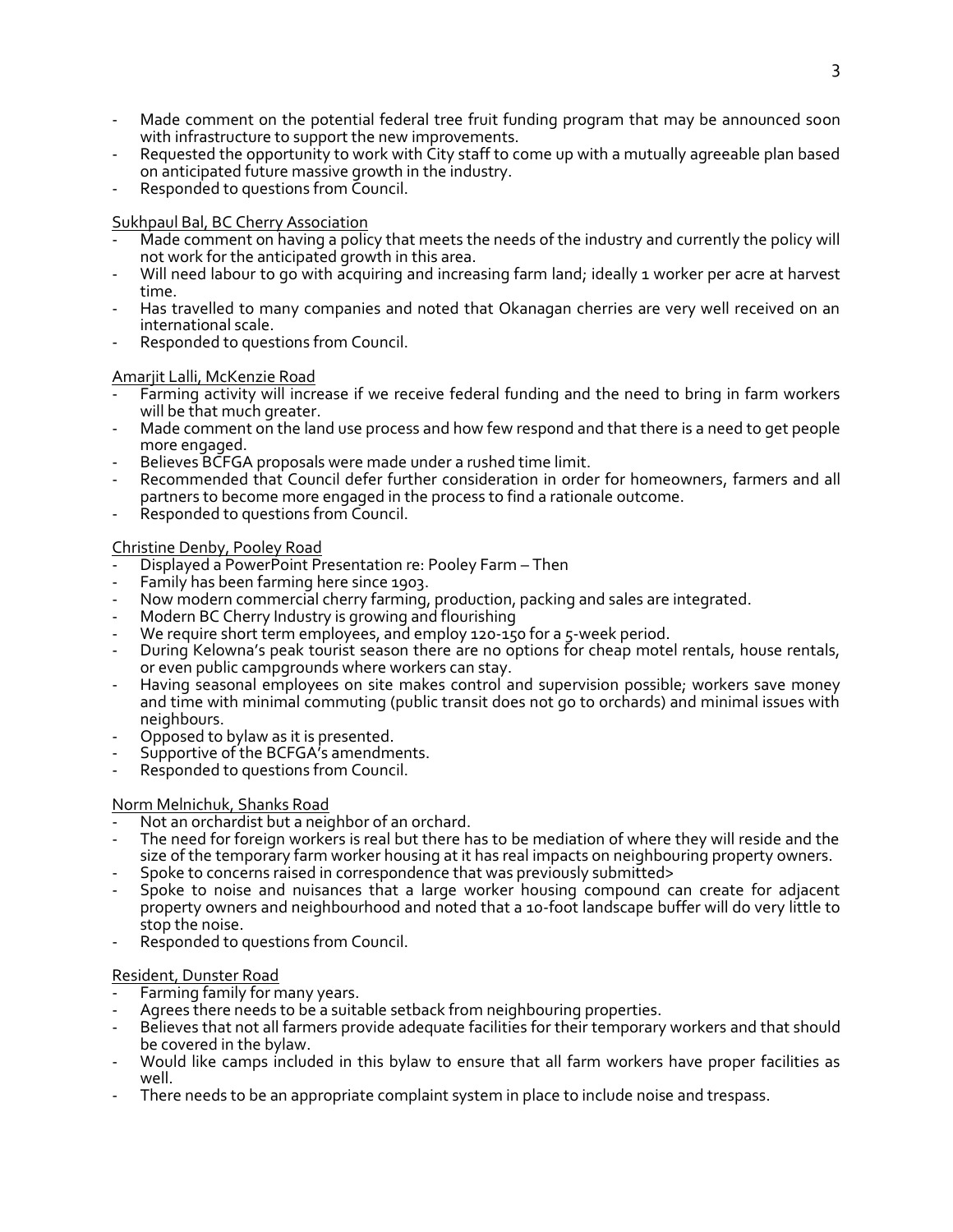Responded to questions from Council.

# David Geene, Lake Country

- Owner of 28 acres in the north end of Kelowna.
- Spoke to the flaws in staff report pertaining to impact, BCFGA and Work BC numbers.
- Believes the bylaw should apply to all farm workers.
- Questioned the definition of farm unit the bylaw.
- Believes that city regulations currently make using housing year round problematic.
- Opposed to an 8 month residency limit.
- Raised concern with impacts the bylaw will have on the cherry industry in the Valley.
- Responded to questions from Council.

#### Resident, Lake Country

- Used to be part of the SAWP program and immigrated to Canada from Mexico.
- Commented that this program provides an important source of income for many Mexican families.
- Many workers are only here for harvest time and would like to stay longer but there is not enough housing.
- Responded to questions from Council.

#### Alex Geene, Lake Country

- Fifth generation farmer and involved with family business for several years.
- Opposed to the bylaw amendments
- Made comment that farming is a business and adequate labour is needed.
- Agrees that some regulation is required.
- Believes that those purchasing property in the agricultural area should know the implications of buying land next to farms.

#### Domenic Rampone, Kelowna BC

- Family has farmed in the area since 1893.
- Believes it's important for the City to support the large farming industry.
- The 40 worker threshold does not work for a large portion of growers.
- Believes more discussion should take place before an exact number of workers is determined.
- There are no tax payer dollars being spent to support this industry.
- Responded to questions from Council.

# Alfred Kempf, Mathews Road

Opposed to this bylaw and any restrictions for these large growers that in turn help the smaller growers.

# Resident, Molnar Road

- Opposed to the bylaw amendments.
- Difficult to communicate and resolve issues with workers if they are spread out and living in various locations.
- There are issues with transportation of workers.

# Mike Bylands, Bylands Road

- Opposed to the bylaw.
- Believes the 40 worker threshold is too low to trigger a Public Hearing process.
- Suggested cycling workers through 11 months of the year but no worker stays for more than 8 months.
- There is a lot consolidation occurring in this industry and to be a player and support large growers the workers are needed.
- Responded to questions from Council.

#### Staff:

Responded to questions from Council.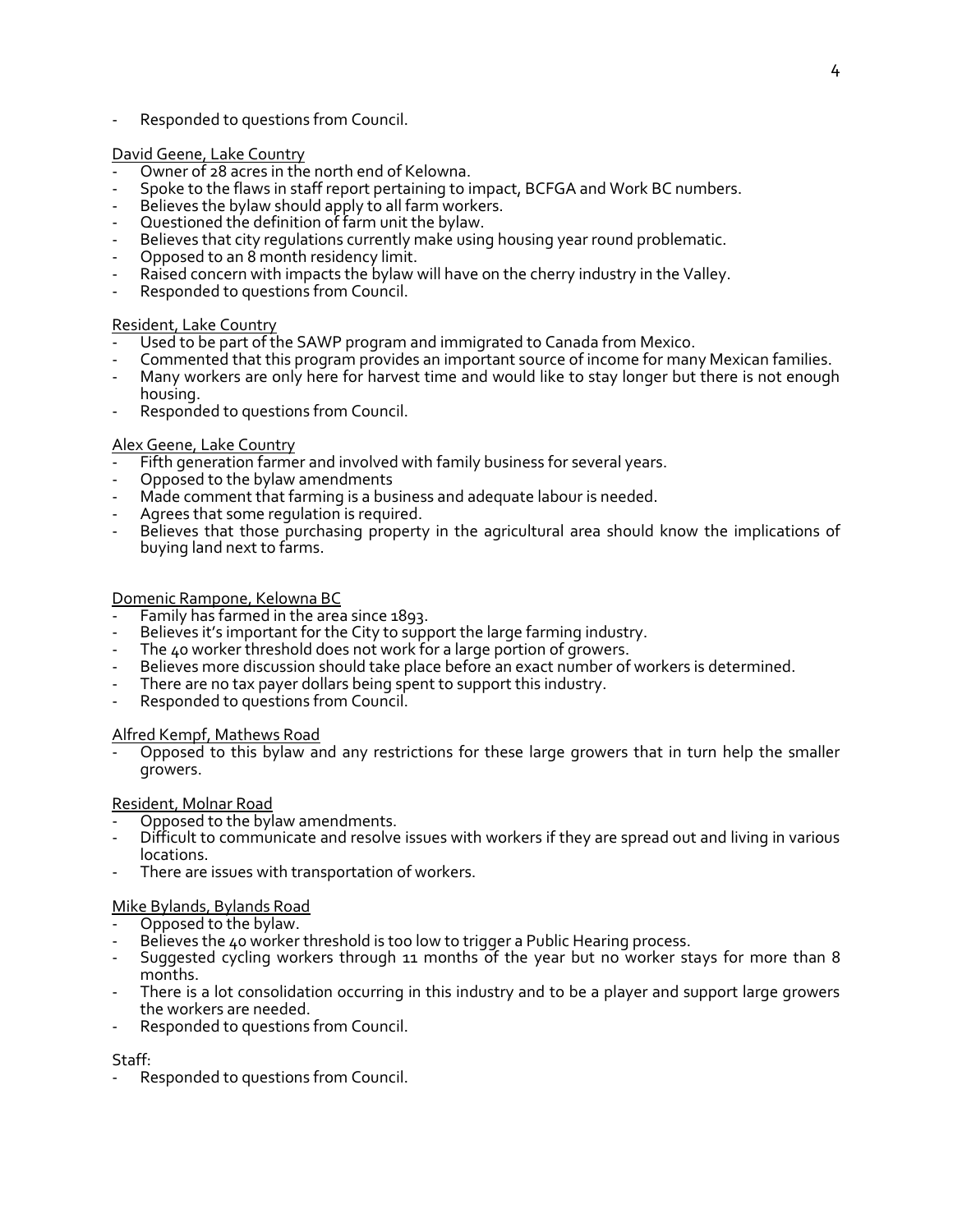There were no further comments.

The meeting recessed at 8:54 p.m.

The meeting reconvened at 9:06 p.m.

#### **3.2 550 Truswell Road, 3814, 3820, 3828, 3832, 3838 Capozzi Road, 3786 Lakeshore Road, Rezoning Application Z16-0069 (BL11384) - Aqua Resort Ltd and City of Kelowna**

Staff:

- Displayed a PowerPoint Presentation summarizing the application and responded to questions from Council.

The City Clerk advised that the following correspondence had been received:

**Letters of Opposition or Concern:** Pamela Beck, Cook Road Mark and Doreen Watson Cook Road Douglas Cebryk P Eng, Truswell Road, letters) Tony and Bev Walls, Cook Road Darryl and Sharyn Ruff, Truswell Rd. Angela McManus, Lequime Rd LJ Hornby, Truswell Road John and Evelyn Lorraine Schenk, Truswell Road Mike and Janet Smith, Trowel Road Thomas and Florence Steven, Truswell Rd John Matthews, Cook Road Julia Waddell, Truswell Road Geoff and Judith Sutherland, Truswell Road Cathy and Barry Dorin, Truswell Road Ron and Maureen Darnbrough, Truswell Road Larry McGuire, Truswell Road Carol Stein, Bird Place Murray Patterson, Truswell Rd Lesley Eames, Truswell Road

#### **Letters of Comment:**

Brent Pay, Okanagan Mission Residents Association

#### **Letters in Favour/Support or Support with concerns:**

Catherine and Barry Jaenen, Abbott Street Brad Pelletier, Radant Road Daniel Lobsinger, APM, St. Paul St. Associated Property Management Ltd. David Atkins, Selkirk Drive Bill Hardy, Campbell Place Dr. Paul Clark, KLO Neigbhourhood Association Michelle Lemoine, Glacier Court Tony Markoff, Barnaby Road Laverne and Marianne Hannotte, 2 Evergreen Estates Dr, Meadow Lake, Saskatchewan John Link, Tanager Ct. Irving Goldenberg, Almandine Ct Peter Brady, Bernard Ave Murray Patterson, Truswell Rd

Mayor Basran invited anyone in the public gallery who deemed themselves affected to come forward, followed by comments of Council.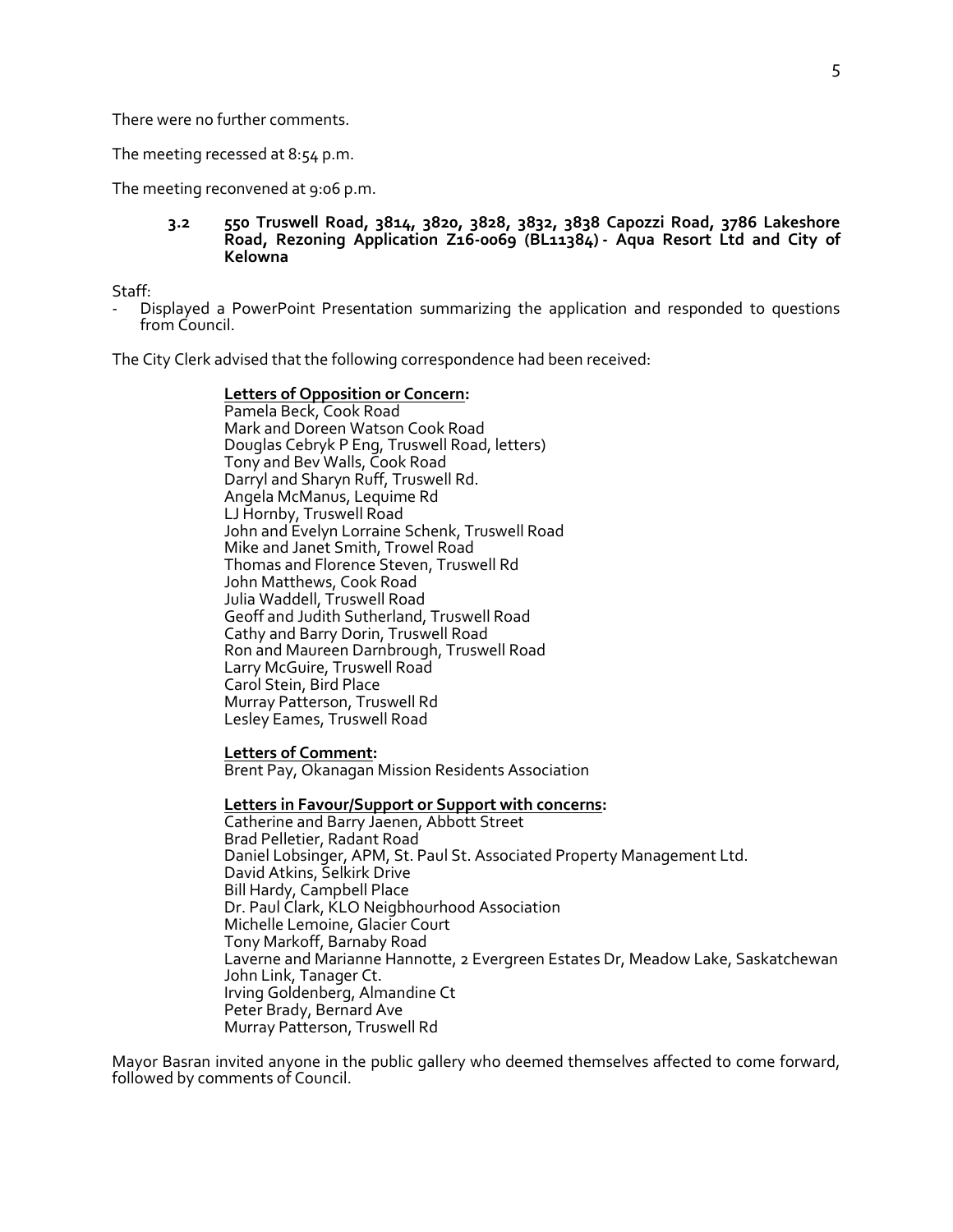# Luke Turri, Mission Group, Applicant Representative

- Displayed a PowerPoint Presentation summarizing their application.
- Spoke to required approvals and proposed rezoning of five Capozzi Road waterfront lots from the RU1 zone to the C9 zone; Aqua Marine Valet lot is currently zoned C9.
- Made comment on the OCP 2030 vision regarding Mixed-Use Tourism.
- Spoke to the floor area ratio, maximum floor area, number of homes, vehicle parking on site and maximum height of theC9 zone and Aqua proposal.
- Spoke to the design process and community engagement.
- Spoke to the land exchange, foreshore dedication and site access.
- Spoke to the land exchange agreement that includes the Capozzi Road closure, improved parcel layouts and the Cook Road extension.
- Made comment on the foreshore dedication of 1.3 acres dedicated for environmental protection and public use.
- Spoke to key concerns identified from stakeholder engagements being, traffic; parking; height and boat storage.
- Displayed photos of key community benefits including lakefront boardwalk, dedicated foreshore, Greenway connection, lack of marina, public launch upgrade, Cook Road extension and public spaces that will provide economic benefits.

# Gallery:

# Darren Schlamp, Argus Properties Ltd.

- Displayed a PowerPoint presentation summarizing road alignment changes since 2008.
- Raised concern with reduction in parking for public vehicles and boat trailer parking spaces.
- Noted a net loss of 57 parking spaces for the neighbourhood and raised concern where people will park once the development is complete.
- Made comment to Council's parking principles regarding protection of on street parking.
- Recommended alternate road improvements to improve parking in the area.
- Not opposed to the rezoning, however, have parking concerns.
- Responded to questions from Council.

# Cheri Fennel-Saundry, Appleridge Road

- Mission area resident.
- In support of the rezoning and believes this is an appropriate use of land as well supports the waterfront access for residents and visitors.
- Raised concern with the height that is being proposed.
- Would like to see a notable waterfront restaurant.

# Jake Thiessen, Truswell Road

- Raised concerns with the development in terms of number of units.
- Raised concerns with traffic implications.
- Raised concerns with foreshore access and implications of the constant changing of sand and silt deposits from Mission Creek.
- Believes the existing and future boat launch is in the wrong area.
- Raised concern with the Cook Road extension and parking layout.

# Barry McDonald, Raymer Road

- Opposed to the land use change and believes the conceptual plan grossly over uses the area.
- Raised concerns with the high water mark, creek water flows and lack of riparian zones.
- Raised concerns regarding parking implications.

# Douglas Cebryk, P. Eng., Truswell Road

- Displayed a PowerPoint presentation outlining reasons for his opposition.
- Opposed to this application.
- Made reference to previously submitted correspondence.
- Opposed to variances to increase the building height.
- Made comment on various OCP bylaw policies that this application is at odds with.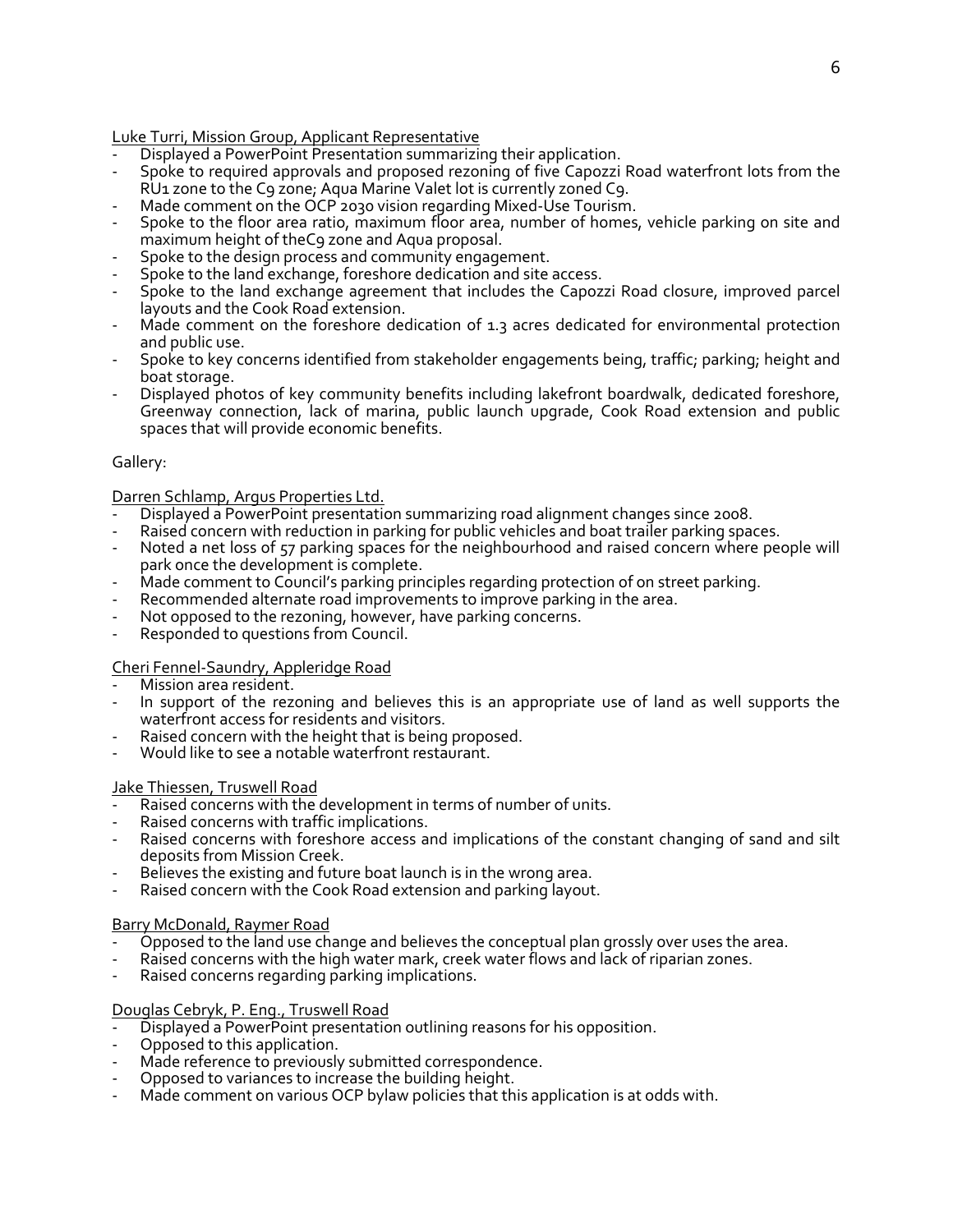- This development is not compatible with the character of the neighbourhood and will obstruct views of the lake and mountains.
- Raised concerns with the impact of increased traffic.

# Joanna Chase, Lakeshore Road

- Long- time resident of the Mission with a young family.
- In favour of this application.

# Charles Fipke, Capozzi Road

- Owns a neighbouring property for the past 12 years.
- Moved to this location to have a nice quiet place to live
- Displayed photos of birds who live, nest or feed near the water and concerned they will be driven away due to the development.
- Believes that he is being driven out of his home due to this development.
- Raised concerns with increased traffic from this development.
- Raised concerns with access for EMS services.
- Responded to questions from Council.

# Lloyd Manchester, Stockwell Avenue

- Opposed to this application as it is beyond what is stated in the OCP.
- Raised concerns with environmental impacts of this development on the watershed and air shed.
- Raised concerns with how these environmental impacts will be mitigated and believes more research should be done first.
- Believes this development is short sighted and not dealing with future community needs.

# Diane MacDonald, Radant Road

- Opposed to this application.
- Raised concerns with traffic impacts and the number of boats causing congestion.

# Ken Cappals, Casorso Road

Opposed to this application.

# Darren Brams, Truswell Strata President

- Opposed to this application.
- Raised concerns with increased traffic, parking and congestion.
- Raised concerns with the current Truswell Road intersection that will only get worse with an additional 350 units.
- Raised concerns that the C9 Tourist Commercial zone will allow for short term rentals and believes that will not benefit the community or local business except for 2 months of the year.

# Irving Goldenburg, Almandine Court

- In favour of this application.
- This development provides the opportunity for people to downsize and remain in the neighbourhood.

# Moved By Councillor Hodge/Seconded By Councillor Singh

R<sub>3</sub>66/17/05/02 THAT Council continue the Public Hearing past 11:00 p.m.

# **Carried**

# Adrian Skinner, Kensington Drive

- Opposed to this application.
- Believes this development is too dense and should be scaled back.
- Believes there isn't the appropriate infrastructure in this area to support such densification.
- Raised concerns regarding parking issues.
- Responded to questions from Council.